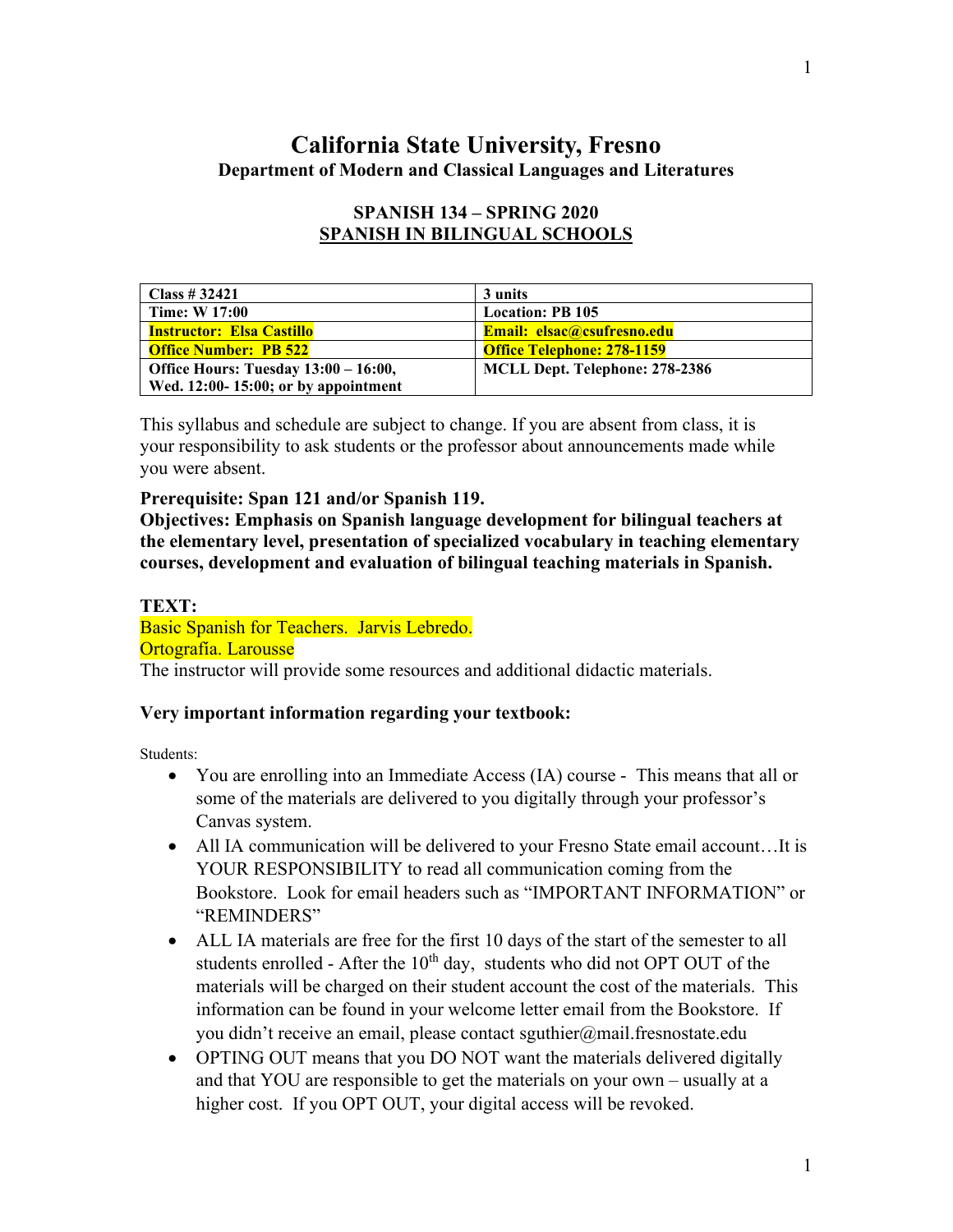- DO NOT purchase digital materials directly from the Publisher website or any other purchase that would require you to enter a credit card for purchase. You will be billed TWICE! If you are OPTED IN, the campus will bill your student account.
- **THE LAST DAY TO OPT OUT IS January 31st, 2020**. It is YOUR responsibility to OPT OUT. Once you click on the OPT OUT link in your Welcome Letter email or in you Professor's Canvas page, you will receive a confirmation email. If you do not receive this email, try opting out again or contact the Bookstore.
- DO NOT pay for your materials through Canvas!!! If the link provided requires an "ACCESS CODE" it will be delivered to you in your Fresno State email account from the Bookstore. ALL CHARGES will be billed to your student account.
- Student accounts will be charged by **February 10th, 2020**…You will have until February 20<sup>th</sup>, 2020 to pay on your student account either online or at Joyal Administration. If you're on financial aid, scholarship or other benefit programs you are still obligated to pay on your account…Please put this money aside.
- If you enroll after the  $10^{th}$  day of class, you will have 24 hours to review the materials and OPT OUT of the program.
- Any questions about the IA program can be directed to [sguthier@mail.fresnostate.edu](mailto:sguthier@mail.fresnostate.edu)

## **ATTENDANCE & PREPARATION:**

Attendance, arriving on time to class, and active participation are essential. It is impossible to succeed in this course without being present regularly in class. Attendance will be taken daily, and absences will affect your grade adversely.

| <b>GRADING:</b>                                    |                   |
|----------------------------------------------------|-------------------|
| Attendance and active participation in all classes | 100 puntos        |
| <b>Lesson presentations</b>                        | 200 puntos        |
| <b>Essay</b> ; letter                              | 150 puntos        |
| <b>Exams</b>                                       | <b>300 puntos</b> |
| <b>Exit Exam (Language Proficiency)</b>            | 200 puntos        |
| <b>TOTAL:</b>                                      | 950 puntos        |

## **MAJOR INSTRUCTIONAL GOAL**

The purpose of this course is to improve all four language skills of the students who are preparing to become bilingual teachers. Emphasis will be placed on Spanish as an instructional tool and on the Spanish spoken by children in the different levels of bilingual classes at the elementary school. This course will cover two levels: a) University level, study and review of terminology and grammatical concepts of the content of courses for the bilingual students; b) Elementary level, recognize, analize,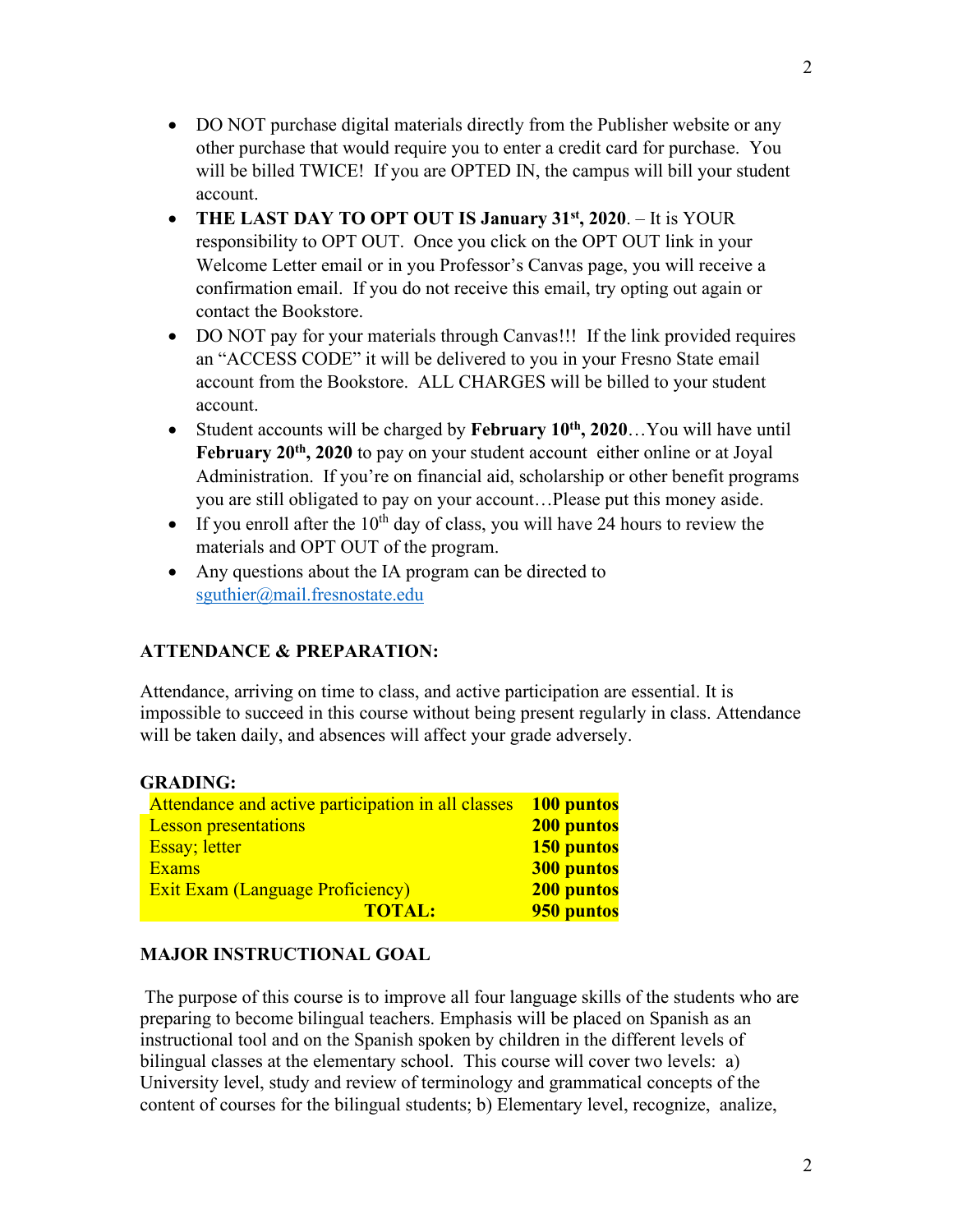adapt and design materials to serve the linguistically and culturally diverse students of California.

## **EARLY FIELD EXPERIENCE - LESSON PRESENTATIONS:**

All the participants should consult all the Spanish didactic resources available in order to prepare **two different** lesson plans. Each student will have approximately 20 minutes to present their simulated plan and 5 minutes to hear positive and constructive suggestions. O**ne of the two plans will be presented in a local elementary school setting. This is an obligatory requirement for all students. Therefore, each student shall have the responsibility of making the necessary arrangements (select topic, day and hour) with a bilingual teacher in order to present during the semester a lesson plan in an off campus classroom setting. The subjects covered will be the following:**

> **Language and Culture Mathematics Science (Natural & Social)**

*All writing assignments are in Spanish and should not contain spelling, punctuation and accent mark errors,* or patterned errors in grammar or syntax, and should contain varied/professional /academic language.

Students are encouraged to communicate effectively (in Spanish) through both written and verbal processes (to be assessed by oral report and lesson plan presentations). Students will be required to provide a lesson plan of the presentation for the instructor. All student presentations are evaluated by their own peers and the instructor through class discussion and written evaluation.

## **Información de algunas escuelas**:

- **Leavenworth:** Rosalinda Torres; Dolores Hernández; Elizabeth Macedo; Socorro Sánchez
- **Winchell Elementary:** Vanessa Reyna

### **Primary Learning Outcomes Students completing this course will be able to:**

1. Demonstrate competence in reading, writing, listening, speaking, communicating, and reasoning in the foreign language (Spanish).

2. Use academic and technical terminology to do research in the subject matter.

3. Write coherent lesson plans and assignments, using appropriate stylistic devices and sociolinguistic parameters for given audiences, purposes and occasions.

4. Evaluate the use of language to inform, persuade and evoke reader response.

5. Deliver lesson plan presentations in Spanish with ease and confidence.

## **UNIVERSITY POLICIES AND SERVICES**

**Cheating and Plagiarism:** "Cheating is the actual or attempted practice of fraudulent or deceptive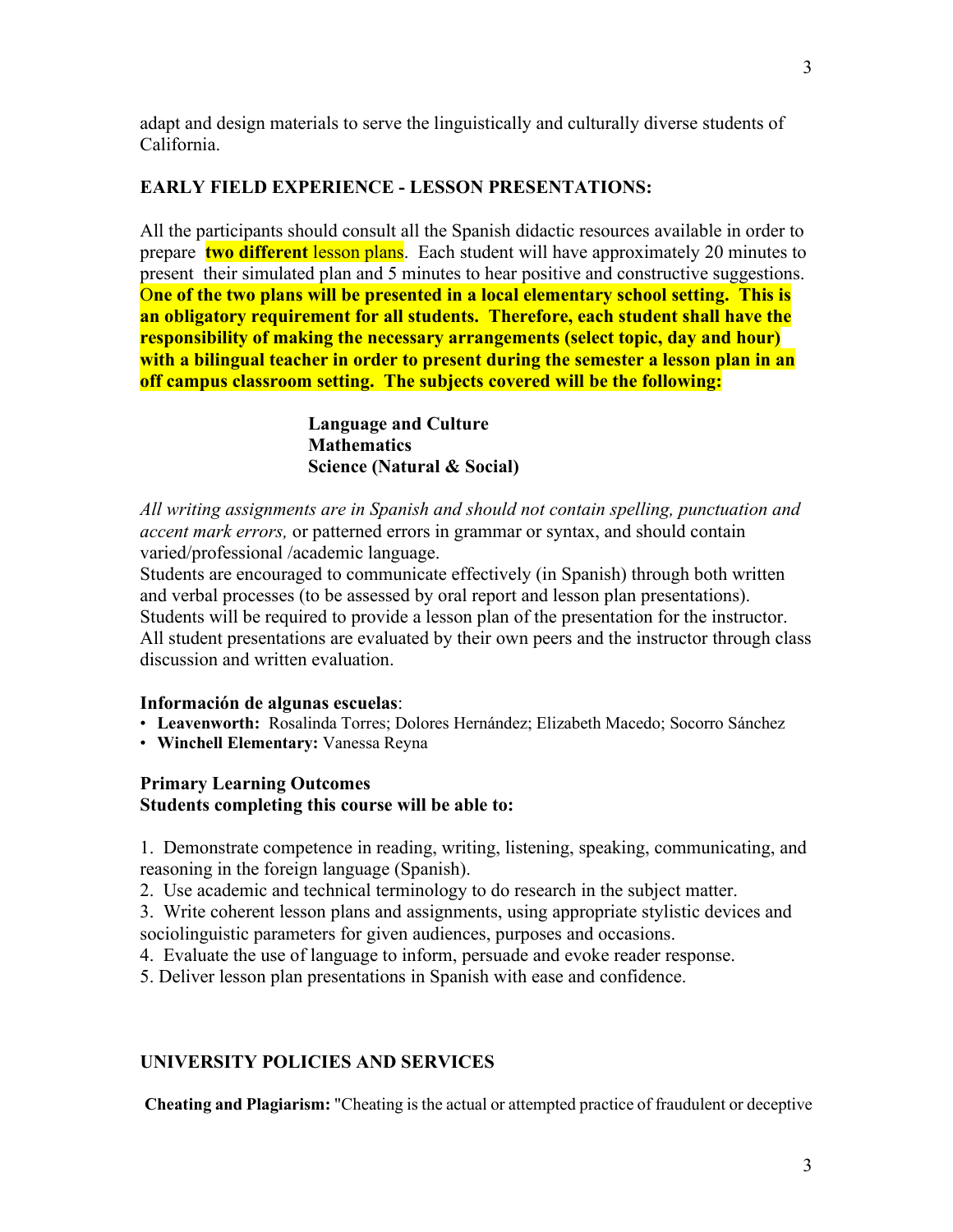acts for the purpose of improving one's grade or obtaining course credit; such acts include assisting another student to do so. Typically, such acts occur in relation to examinations. However, it is the intent of this definition that the term 'cheating' not be limited to examination situations only, but that it include any and all actions by a student that are intended to gain an unearned academic advantage by fraudulent or deceptive means. Plagiarism is a specific form of cheating which consists of the misuse of the published and/or unpublished works of others by misrepresenting the material (i.e., their intellectual property) so used as one's own work." Penalties for cheating and plagiarism range from a 0 or F on a particular assignment, through an F for the course, to expulsion from the university. For more information on the University's policy regarding cheating and plagiarism, refer to the Schedule of Courses (Legal Notices on Cheating and Plagiarism) or the University Catalog (Policies and Regulations).

**Disruptive Classroom Behavior:** "The classroom is a special environment in which students and faculty come together to promote learning and growth. It is essential to this learning environment that respect for the rights of others seeking to learn, respect for the professionalism of the instructor, and the general goals of academic freedom are maintained.... Differences of viewpoint or concerns should be expressed in terms which are supportive of the learning process, creating an environment in which students and faculty may learn to reason with clarity and compassion, to share of themselves without losing their identities, and to develop an understanding of the community in which they live... Student conduct which disrupts the learning process shall not be tolerated and may lead to disciplinary action and/or removal from class."

**Students with Disabilities:** Upon identifying themselves to the instructor and the University, students with disabilities will receive reasonable accommodation for learning and evaluation. For more information, contact Services to Students with Disabilities in Madden Library 1049 (278-2811).

**Honor Code:** "Members of the CSU Fresno academic community adhere to principles of academic integrity and mutual respect while engaged in university work and related activities." You should:

a) understand or seek clarification about expectations for academic integrity in this course (including no cheating, plagiarism and inappropriate collaboration)

b) neither give nor receive unauthorized aid on examinations or other course work that is used by the instructor as the basis

of grading.

c) take responsibility to monitor academic dishonesty in any form and to report it to the instructor or other appropriate official for action.

#### **COURSE POLICIES**

**Electronic Devices:** Students may use electronic devices during class only if instructed by Sra. Castillo. Please turn off your cell phones.

**Materials from other courses:** Students may not read or do work from materials which are not part of this course.

**En este curso, español debe ser considerado como idioma extranjero y, por lo tanto, requiere el mismo esfuerzo que otra lengua extranjera.**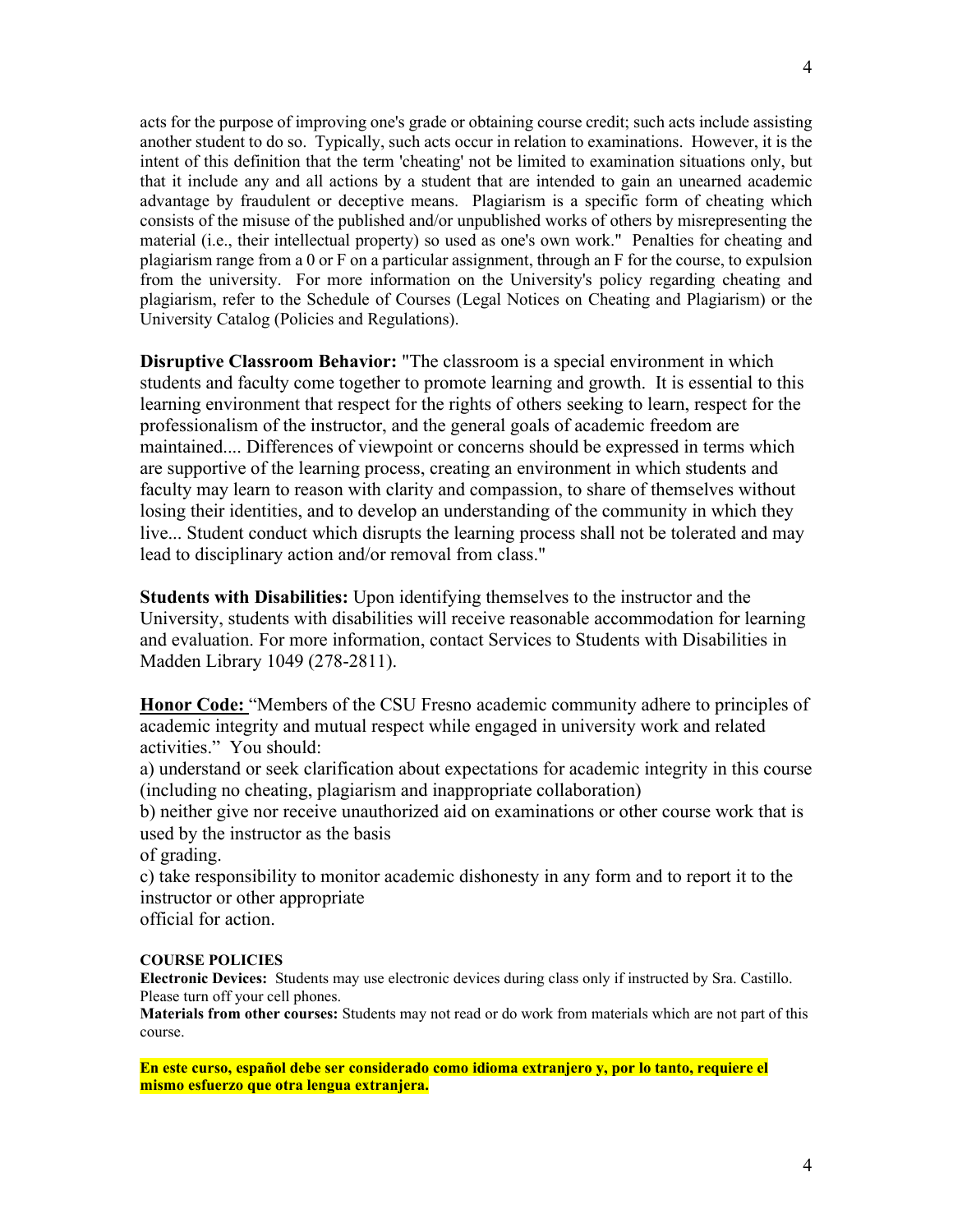**NOTES:**

**This class is taught in Spanish. All assignments are also in Spanish. Attendance and active participation at all class meetings is required.** 

**The schedule and procedures for this course are subject to change in the event of extenuating circumstances. Please check the course Canvas site frequently for details and announcements.**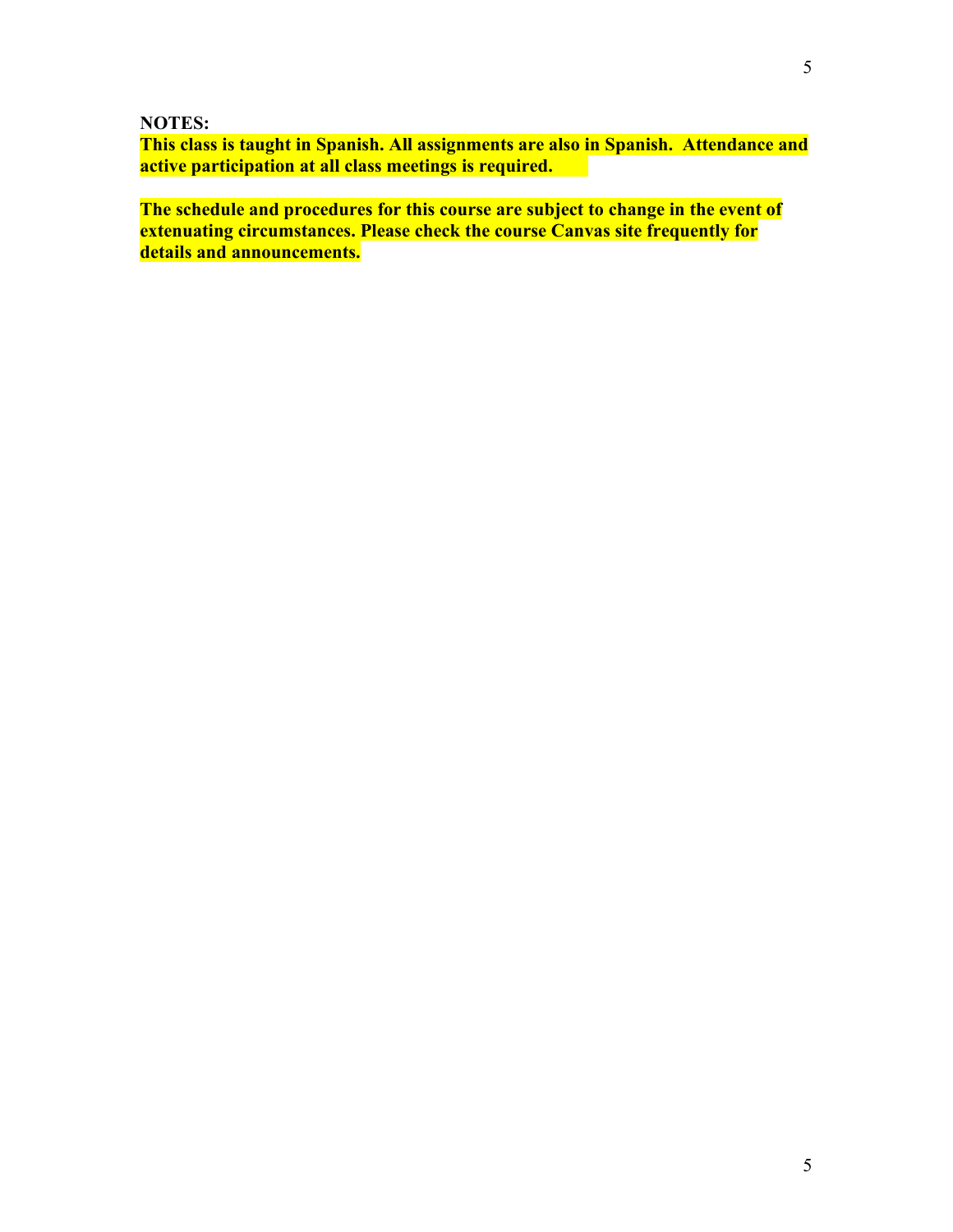## **PROGRAMA SPRING 2020**

|                | Date           | <b>Topic</b>                                                                              | <b>Reading Assignment</b>                                  |  |
|----------------|----------------|-------------------------------------------------------------------------------------------|------------------------------------------------------------|--|
| $\mathbf{1}$   | Wed., Jan 22   | Orientation<br>Clase de lenguaje                                                          | Lección 1-5; acentuación                                   |  |
| $\overline{2}$ | Wed., Jan 29   | Introduction; Lección 1-5; reading,<br>Clase de arte; permiso para excursión              | Lección 1-5; review acentuación,<br>influencia del inglés  |  |
| 3              | Wed., Feb 5    | Lección 1-5: review<br>Clase de geografía                                                 | Lección 1-5; acentuación                                   |  |
| 4              | Wed., Feb 12   | Lección 1-5; review<br>Clase de arte                                                      | Lección 1-5; acentuación                                   |  |
| 5              | Wed., Feb 19   | Lección 1-5; review<br>Review; Exam 1                                                     |                                                            |  |
| 6              | Wed., Feb 26   | Lección 6-10; orthography<br>Clase de anatomía                                            | Lección 6-10; orthography                                  |  |
| $\overline{7}$ | Wed., Mar 4    | Lección 6-10; orthography<br>Clase de botánica y zoología                                 | Lección 6-10; orthography                                  |  |
| 8              | Wed., Mar 11   | Lección 6-10; orthography<br>Conferencia con los padres y reglas de la<br>escuela         | Lección 6-10; orthography                                  |  |
| 9              | Wed., Mar 18   | Review; <b>Exam 2</b>                                                                     | Lección 11-15                                              |  |
| 10             | Wed., Mar 25   | Lección 11-15; orthography<br>Clase de historia; carta para los padres                    | Lección 11-15; orthography                                 |  |
| 11             | Wed., April 1  | Lección 11-15; orthography<br>Clase de matemáticas, números romanos                       | Lección 11-15; orthography                                 |  |
|                | April 6-10     | <b>SPRING BREAK</b>                                                                       |                                                            |  |
| 12             | Wed., April 15 | Lección 11-15; orthography<br>Clase de ciencias: astronomía, física y<br>química          | Lección 11-15; orthography                                 |  |
| 13             | Wed., April 22 | Lección 11-15; orthography<br>Review; <b>Exam 3</b>                                       | <b>Entregar carta</b>                                      |  |
| 14             | Wed., April 29 | Lección 16-20; orthography<br>Clase de educación para la salud;<br>Reunión con los padres | Lección 16-20; orthography                                 |  |
| 15             | Wed., May 6    | Lección 16-20; orthography<br>Clase de geometría<br>Prep. Final Exam                      | Lección 16-20; orthography<br>Review; study for Final Exam |  |

| <b>Finals week</b>                                  | Davs                                                      | <b>Dates</b> |
|-----------------------------------------------------|-----------------------------------------------------------|--------------|
| Final Exam Preparation & Faculty Consultation Days: | Thursday and Friday                                       | Mav 7-8      |
| <b>Final Exam</b>                                   | <b>Wednesday, May 13</b><br><b>Entregar trabajo final</b> | 5:45-7:45    |

#### **Instructor reserves the right to modify outline as necessary. If needed, changes will be discussed in class.**

It is recommended that you record names, phone numbers, and e-mail of at least two other class members.

 $\mathcal{L}_\mathcal{L} = \mathcal{L}_\mathcal{L} = \mathcal{L}_\mathcal{L} = \mathcal{L}_\mathcal{L} = \mathcal{L}_\mathcal{L} = \mathcal{L}_\mathcal{L} = \mathcal{L}_\mathcal{L} = \mathcal{L}_\mathcal{L} = \mathcal{L}_\mathcal{L} = \mathcal{L}_\mathcal{L} = \mathcal{L}_\mathcal{L} = \mathcal{L}_\mathcal{L} = \mathcal{L}_\mathcal{L} = \mathcal{L}_\mathcal{L} = \mathcal{L}_\mathcal{L} = \mathcal{L}_\mathcal{L} = \mathcal{L}_\mathcal{L}$ 

\_\_\_\_\_\_\_\_\_\_\_\_\_\_\_\_\_\_\_\_\_\_\_\_\_\_\_\_\_\_\_\_\_\_\_\_\_\_\_\_\_\_\_\_\_\_\_\_\_\_\_\_\_\_ \_\_\_\_\_\_\_\_\_\_\_\_\_\_\_\_\_\_\_\_\_